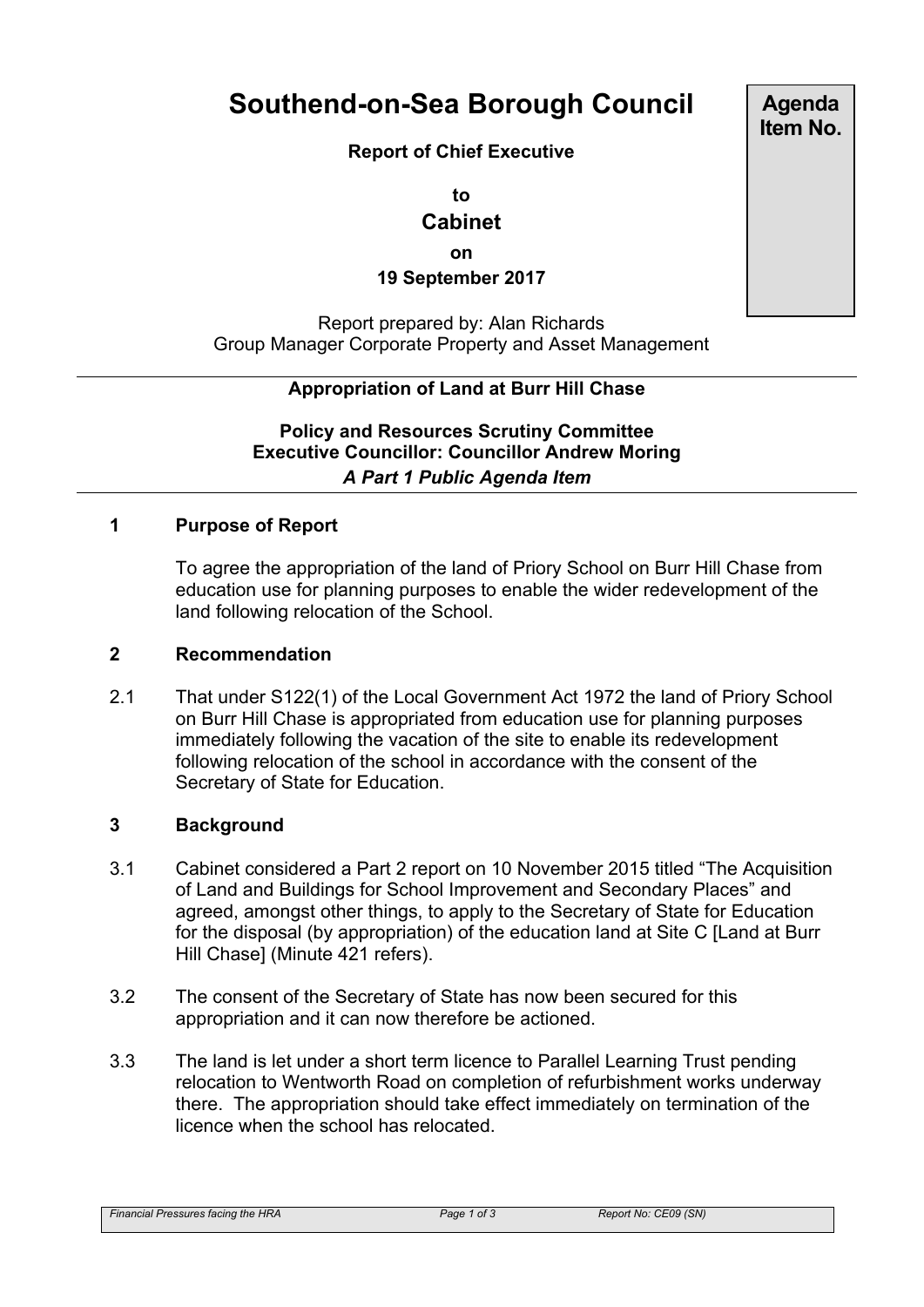### **4 Statutory ability to Appropriate**

- 4.1 Section 122(1) of the Local Government Act 1972 provides that a council "…may appropriate for any purpose for which the council are authorised … to acquire land by agreement any land which belongs to the council and is no longer required for the purpose for which it is held immediately before the appropriation…".
- 4.2 It is pertinent to appropriate the subject land now as the arrangements for the academisation, consolidation and relocation of the schools operating from the site have been finalised subject to the completion of works at Wentworth Road. The demolition of the buildings at Burr Hill chase will follow the relocation to prepare the land for future development in connection with the adjacent Priory House, The Viking Centre and Delaware House in Shoebury.
- 4.3 The ownership of the asset will not change; the Council itself owns all the assets regardless of the power under which they are held. It is only the designation of the land for a particular purpose which will change.

# **5 Accounting Arrangements**

- 5.1 As the land is currently, and will continue to be held in the General Fund, the value of the land is not relevant to this appropriation.
- 5.2 The changes in circumstance and the appropriation will be taken in to consideration on the revaluation of the asset. The Schools portfolio is scheduled for revaluation in 2017-18 and this will therefore be picked up in this year's routine asset valuation work.

### **6 Other Options**

6.1 As the Cabinet has agreed the future use of the land subject to the consent of the Secretary of State for education which has now been received, other options are not relevant in this case.

### **7 Reason for the Recommendation**

7.1 The appropriation of the land is required to ensure that the use is appropriately recorded and the land is enabled for future development.

### **8 Corporate Implications**

8.1 Contribution to Council's Vision & Critical Priorities The recommendations in this report contribute directly to the Council's corporate priority to enable well-planned quality housing and developments that meet the needs and expectations of all of Southend's residents.

### 8.2 Financial Implications

As set out above, there are not financial implications other than that the asset will be revalued on a different basis for accounting purposes at the next revaluation.